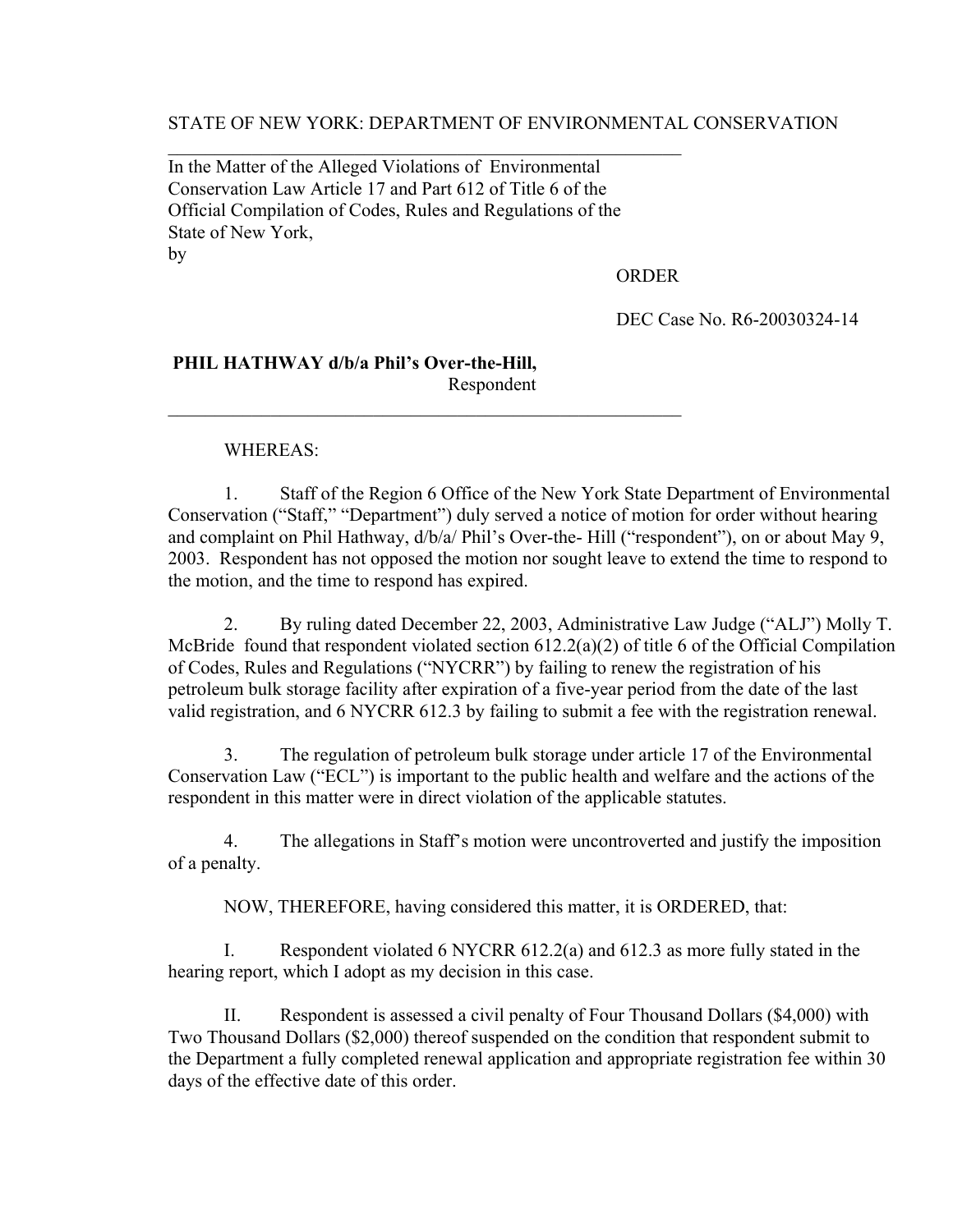III. All communications between respondent and Department Staff concerning this order, including the payment of penalties, shall be made to the Department's Region 6 Director, Dulles State Office Building, 317 Washington Street, Watertown, New York 13601-3787.

IV. The provisions, terms and conditions of this order shall bind respondent, his agents, servants and employees, successors and assigns and all persons, firms and corporations acting for or on behalf of respondent.

> For the New York State Department of Environmental Conservation

> > /s/

 $\mathcal{L}_\text{max}$  , where  $\mathcal{L}_\text{max}$  and  $\mathcal{L}_\text{max}$  and  $\mathcal{L}_\text{max}$ By: Erin M. Crotty, Commissioner

January 6, 2004 Albany, New York

To: Phil Hathway RD #1, Box 81 Harrisville, NY 13648

> James T. King, Esq. Regional Attorney NYSDEC - Region 6 Dulles State Office Building 317 Washington Street Watertown, NY 13601-3787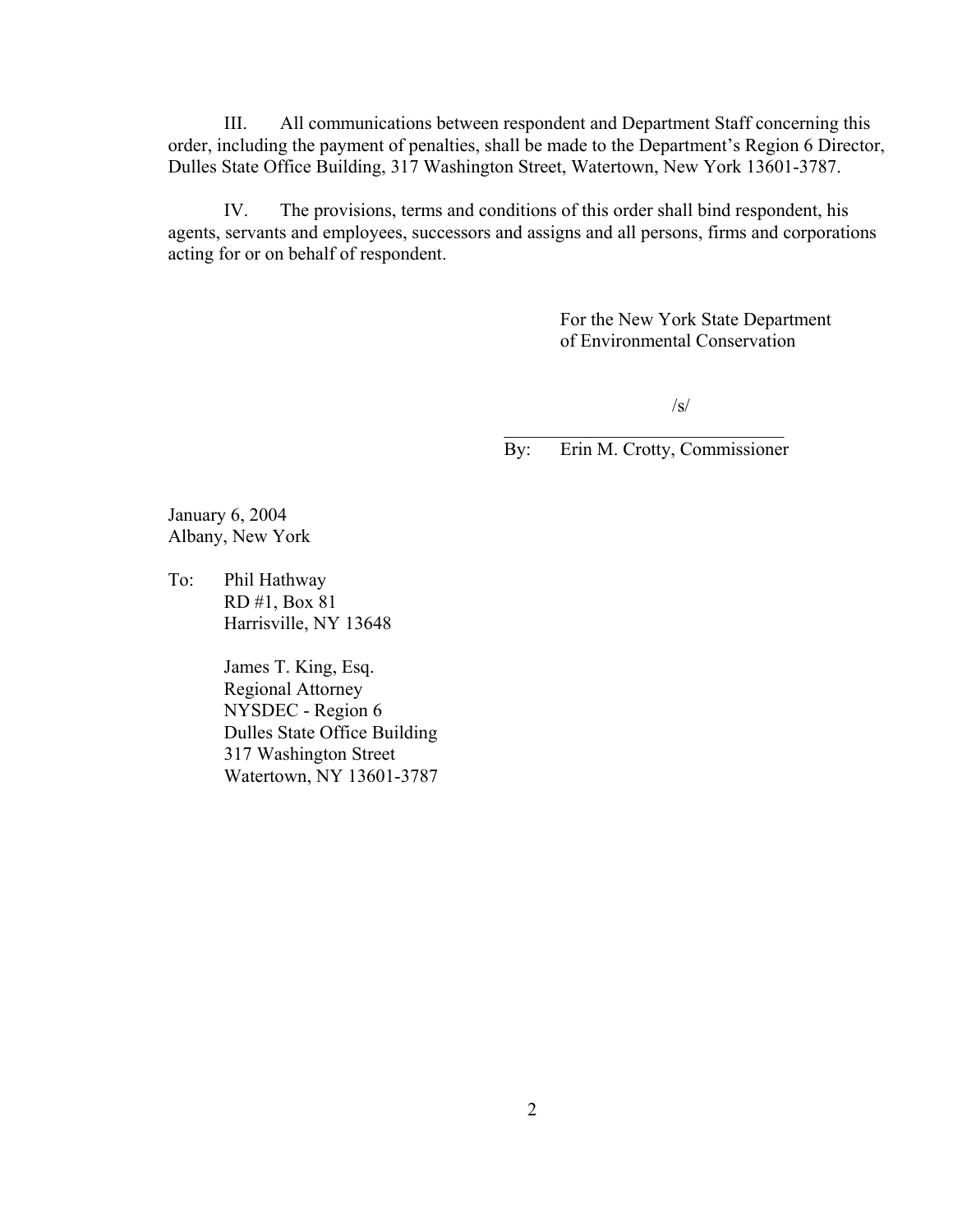In the Matter of the Alleged Violation of Article 17 of the Environmental Conservation Law and Part 612 of Title 6 of the Official Compilation of Codes, Rules and Regulations of the State of New York by

# **PHIL HATHWAY d/b/a Phil's Over-the-Hill,** Respondent

DEC Case No. R6-20030324-14

HEARING REPORT

-by-

Molly T. McBride Administrative Law Judge

 $\mathcal{L}_\text{max}$  , where  $\mathcal{L}_\text{max}$  , we have the set of  $\mathcal{L}_\text{max}$ 

December 22, 2003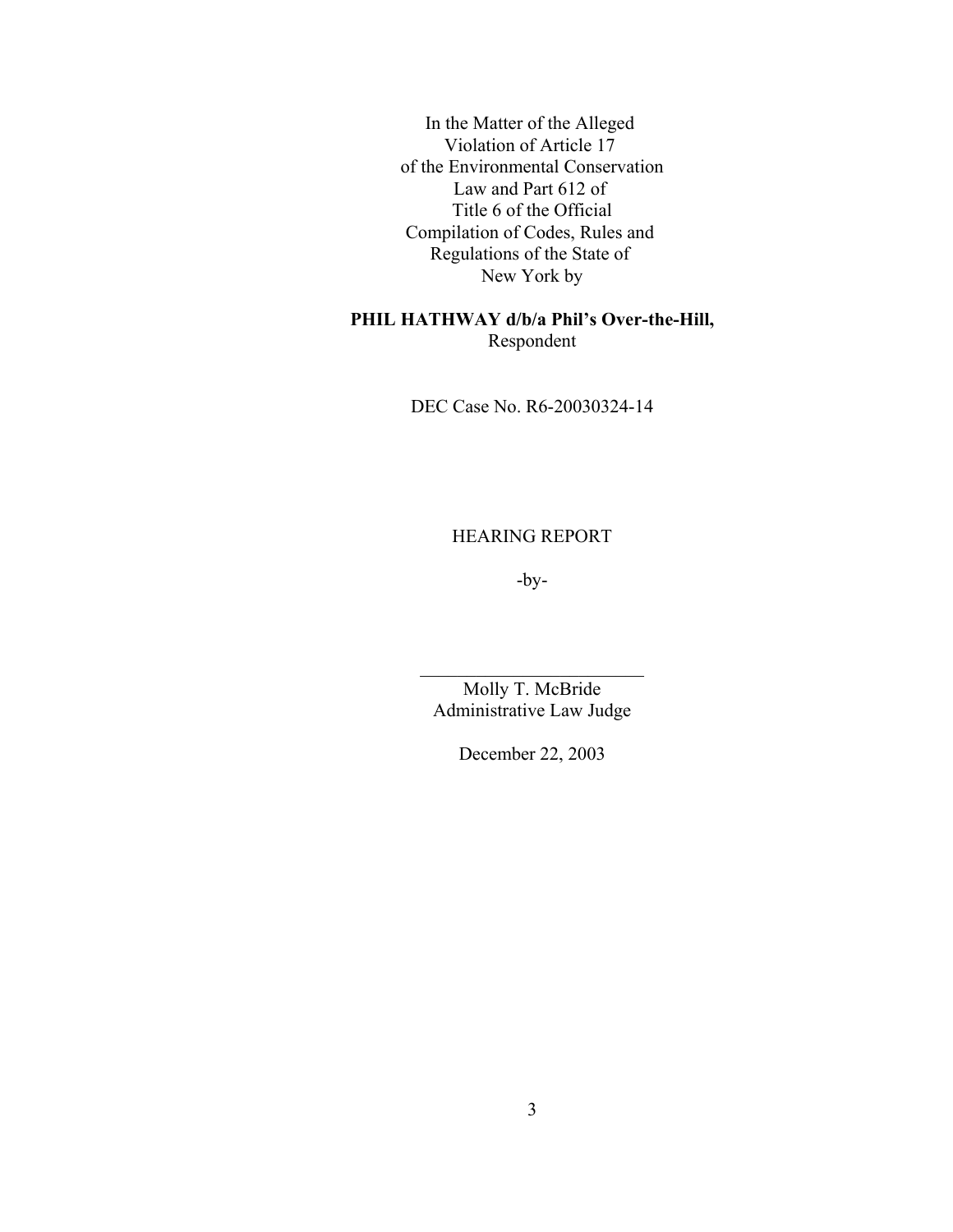### **Procedural Background**

The New York State Department of Environmental Conservation (DEC Staff, Department) commenced this action pursuant to Title 6 of the Official Compilation of Codes, Rules and Regulations of the State of New York (6 NYCRR) section 622.12 by service of a notice of motion for order without hearing and a complaint on or about May 9, 2003 on Phil Hathway, (Respondent). DEC Staff submitted the following in support of the motion: affirmation of assistant regional attorney Randall C. Young, Esq, the affidavit of Donald I. Johnson, Department Staff, and a memorandum in support. Respondent has not opposed the motion nor sought leave to extend the time to respond to the motion and the time to respond has expired.

Staff's motion was served on the Office of Hearings and Mediation Services and was assigned to Administrative Law Judge (ALJ) Molly T. McBride.

A contested motion for order without hearing shall be granted, if upon all the papers and proof submitted, the cause of action or defense is established sufficiently to warrant granting summary judgment under the Civil Practice Law and Rules of New York (CPLR) in favor of any party. 6 NYCRR 622.12(d). CPLR 3212 allows for the granting of summary judgment when no issue of fact remains.

# **Background**

Respondent owns a facility located at NYS Route 3, Diana, Lewis County, New York (facility). The facility has 2 underground petroleum bulk storage tanks (tanks). DEC Staff alleges that Respondent violated the Environmental Conservation Law (ECL) Article17 and 6 NYCRR Part 612 in that he failed to comply with the registration requirements pertaining to petroleum bulk storage facilities. Petroleum bulk storage tanks must be registered with the Department. The affidavit of Donald Johnson indicates that this facility did not have a current registration.

#### **Staff's Position**

Department Staff has asked for an order of the Commissioner which finds that the Respondents violated 612.2 and 612.3 of 6 NYCRR. It is alleged by Department Staff that the Respondent owns a facility that has 2 underground petroleum storage tanks with capacity in excess of 1,100 gallons that must be registered with the Department. The Respondent's registration for the tanks expired on November 14, 2002 and was not renewed. Pursuant to 6 NYCRR 612.2(a)(2) a facility owner must renew the registration of any petroleum bulk storage facility having a capacity of over 1,100 gallons every five years from the date of the last valid registration. DEC Staff submitted documentation establishing that the last valid registration for this facility was November, 1997. DEC Staff alleges that it never received the required renewal. Also, pursuant to §612.3, the owner must submit a fee with the registration renewal of \$250.00. No fee was paid.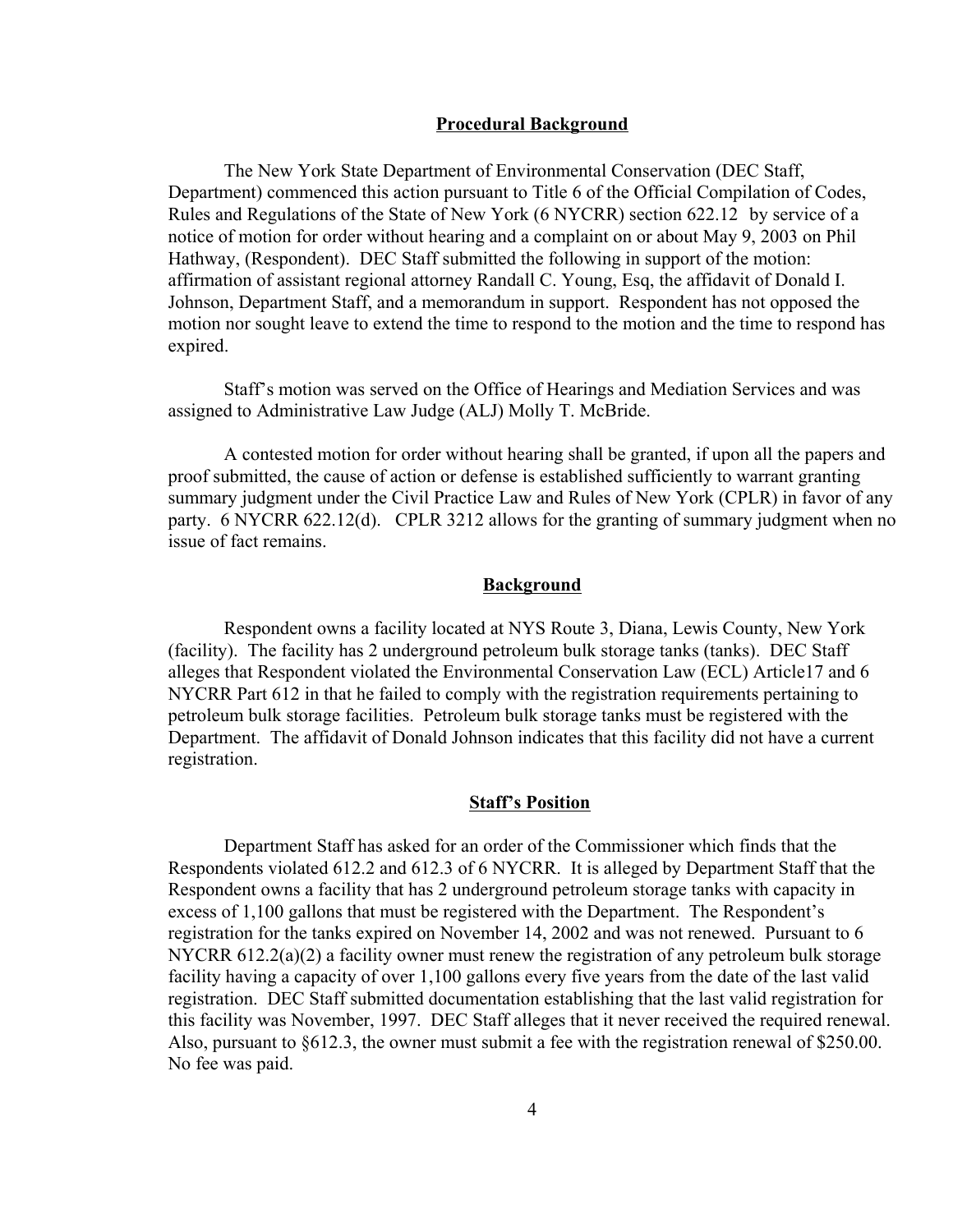By letter dated July 12, 2002 DEC Staff notified the Respondent that the registration for the two tanks would need to be renewed in November, 2002 and included the renewal package. No response was received. By letter dated December 2, 2002, the DEC Staff sent a renewal reminder and Respondent never replied. DEC Staff has asked for an Order of the Commissioner that the Respondent has committed the above referenced violations and also an order directing the Respondents to pay penalties for the violations.

### **Findings of Fact**

After a review of the pleadings and papers submitted herein by the parties, I find that the following facts are not in dispute:

1. Respondent owns the facility located at NYS Route 3, Diana, Lewis County, New York.

2. The facility has two underground petroleum bulk storage tanks.

3. The petroleum bulk storage tanks are regulated under 6 NYCRR parts 612 and 613.

4. The tanks were registered with the Department in 1997 and the registration expired in November, 2002.

5. Pursuant to 6 NYCRR  $612.2(a)(2)$  the registration for the tanks was due for renewal in November, 2002 and it was not renewed. The registration fee for the renewal was not paid either.

# **Conclusions of Law**

1. The registration for the facility expired in November, 2002. The Respondent violated 6 NYCRR 612.2(a)(2) by failing to renew the registration every five years from the date of the last valid registration.

2. The Respondent violated 6 NYCRR 612.3 in that the renewal registration was to be filed with a \$250.00 renewal application fee and the fee was not paid.

#### **Penalty**

Staff has requested a penalty of four thousand dollars with two thousand dollars suspended pending Respondent's compliance. Also, DEC Staff is requesting that the Respondent submit a completed renewal registration and pay the \$250.00 filing fee for the renewal.

The Department has a Civil Penalty Policy that serves as guidance in calculating a